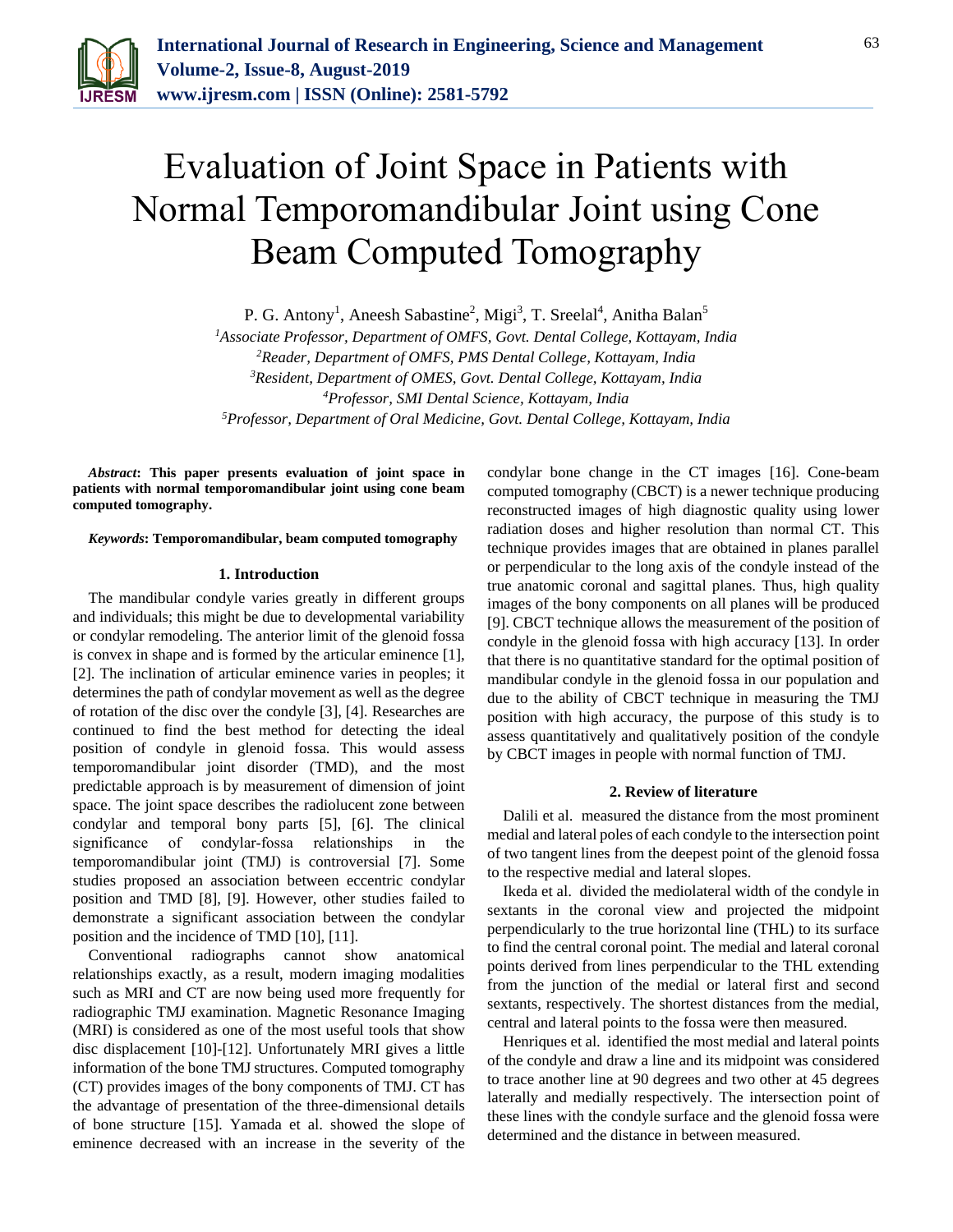

Christiansen et al. (10) measured the closest distance between the most centred and superior point of the condyle (CJS) and the most medial point of the condyle (MJS) to the glenoid fossa.

# *A. Aim*

To evaluate the joint space in patients among 18-55 years with normal temporomandibular joint using cone beam computed tomography.

# *B. Objectives*

 To measure the superior, anterior , posterior, medial and lateral joint spaces and variation according to gender and age.

# *C. Materials and method*

*Study design:* Observational cross-sectional study

*Study setting:* Radiology clinic of the Department of Oral Medicine and Radiology, Government Dental College, Kottayam

*Duration of study:* 3 months

# *D. Inclusion criteria*

- 1. CBCT scans of Mandible for different dental purposes those who reported the department of Oral Medicine and Radiology
- 2. Age among 18-55 years.

# *E. Exclusion criteria*

- 1. CBCT exams with artefacts or pathological lesions
- 2. History of fracture, trauma, orthognathic surgery
- 3. Patients with facial skeletal deformities.

# *F. Sample size: Method*

A quantitative research approach was used to assess evaluation of joint space in patients with normal temporomandibular joint using cone beam computed tomography and the research design adopted for the present study was descriptive cross sectional. The target population for the study were patients reported at the Department of Oral Medicine and Radiology of Government Dental College Kottayam from June 2015 to June 2019. Sample size was 100 i.e., (50 with TJD (Study group) and 50 without any history of TMD (Control group)). Purposive sampling technique was used. CBCT evaluation of joint space in patients with normal temporomandibular joint using Planmeca, Promax, 3D machine.

Image analysis will be performed using the Romexis viewer software, Planmeca, Promex, 3D machine. A multiplanar reconstruction image will be used, where axial, coronal, sagittal axes will be visualized at intervals of 0.2 mm. The standardized linear measurements of space between condyle and the articular fossa were done in accordance with Ikeda and Kawamura.

From reconstructed sagittal sections, two horizontal lines were drawn; the first one is tangent to the uppermost area of the glenoid fossa (A) and parallel to Frankfort horizontal plane. The

second line was drawn tangent to the most superior surface of the condyle (B). Two other lines were drawn tangential to the most anterior surface (D) and to the most posterior surface (E) of the condyle. A perpendicular distance between A and B, C and D, and E and F were then measured and considered as superior joint space (SJS), anterior joint space, and posterior joint space (PJS) distances, respectively. Medial joint space (MJS) and lateral joint space (LJS) were measured from reconstructed coronal sections; the most prominent point on medial (M) and lateral (L) poles of the head of the condyle were first identified. Two tangential lines were then drawn on medial and lateral slopes of the glenoid fossa. A perpendicular distance between M point and the medial tangent and between L point and lateral tangent was measured as MJS and LJS distances, respectively.

## *G. Statistical analysis*

Chi-square test will be used to assess the significance of joint space between males and females, and unpaired t test will be used assess the significance of different quantitative variables such as anterior, posterior, superior, medial and lateral joint spaces between males and females. The data will be compiled and analyzed by the SPSS 16.0 version software.

# **3. Results**

In this study, CBCT images of 100 patients (50 with TJD and 50 without any history of TMD) were assessed. It was found that only left AJS of control and study groups was significantly smaller than that of the right side  $(P < 0.01)$ .

There was a significant association with M-L and SJS, LJS in males both experimental and control group but in females group, MJS was the only parameter showed significant association. Compare to males, females have flatter condylar angle. Eminence angle of female group was found to have lesser values when compared with that of male group ( $P < 0.05$ ). Paired t-test result revealed the difference in the mean values of the studied parameters, SJS and MJS were significantly greater in the affected joints when compared with the normal counterpart of male group. Eminence angle was significantly greater in the affected joints  $(40.71^{\circ} \pm 10.69^{\circ} \text{ vs. } 31.01^{\circ}$  $\pm$ 9.37°), whereas, condylar angle was flatter in the affected joint  $(18.37^{\circ} \pm 5.2^{\circ} \text{ vs. } 24.19^{\circ} \pm 6.43^{\circ})$ . When compared with the normal counterpart condylar axial angle was significantly reduced and became flatter in the affected joints  $(14.53 \pm 7.45)$ vs. 22.18  $\pm$  6.53). It was found that SJS had relationship between PJS, MJS, Eminence and condylar height in normal joints. In joints with TMD, it was found that SJS was directly proportional with PJS, MJS, eminence angle, and height.

### **4. Discussion**

Radiographically, the joint space is a radiolucent zone. It indicates the area between mandibular condyle and temporal bone. Among all modern imaging modalities, CBCT provides accurate and reliable linear measurements for reconstruction